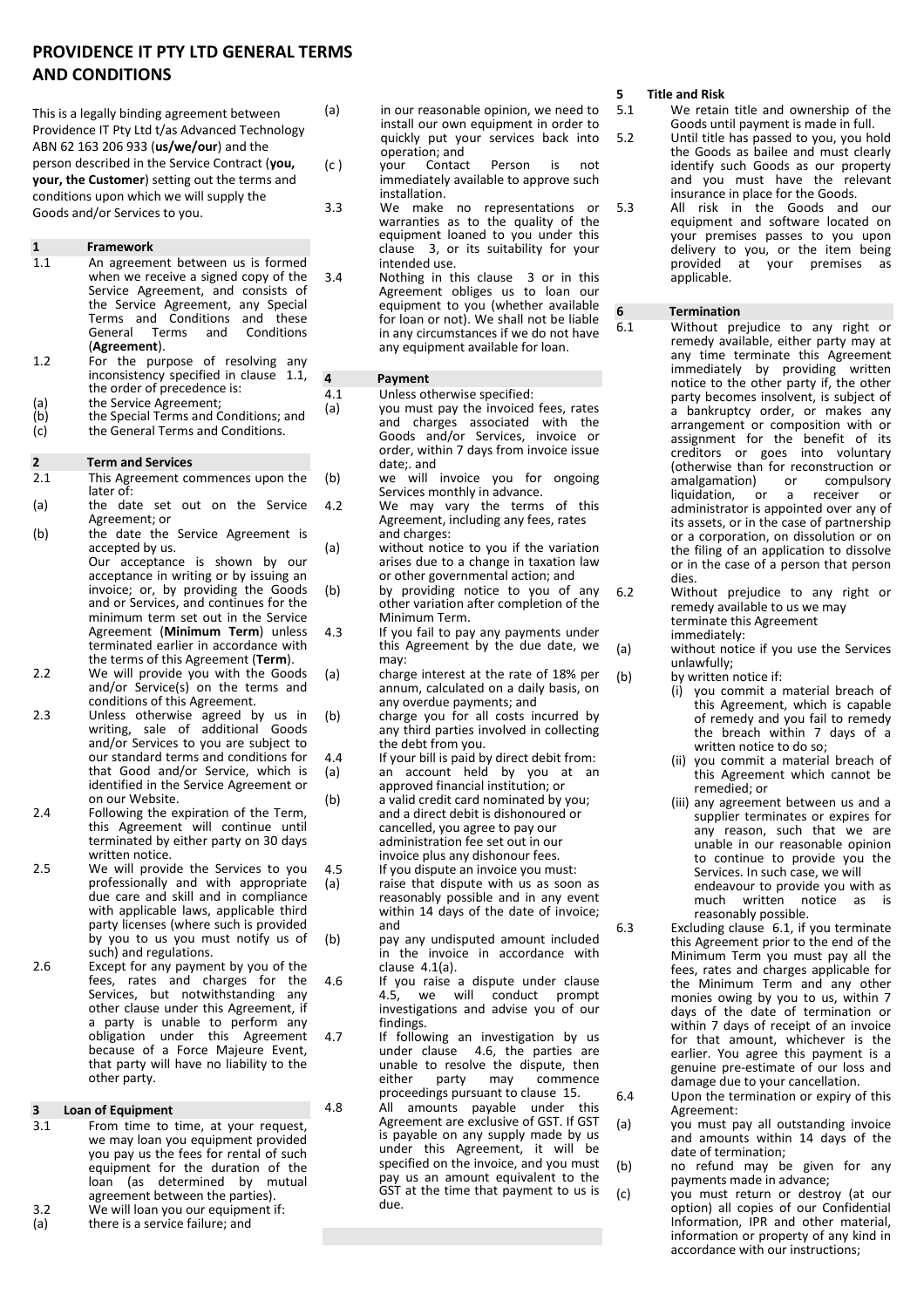- (d) you agree we may enter your premises to remove any of Confidential Information, IPR and<br>other material, information, or information, property of ours, our Personnel or our Related Parties; and
- (e) the accrued rights and obligations of each party are unaffected.

## **7 Your duties**

- You must:
- (a) use the Goods and/or Services, equipment, software or other item used in the Services lawfully and in
- (b) allow us and our Personnel reasonable access to the site(s) and any relevant equipment for the purpose of performing the Services where required, and if site access is delayed then we may charge our standard rates for the additional time expended by us and our Personnel;
- (c) promptly provide all decisions, materials, support staff and any information reasonably required by us to assist us in performing the Services, including providing detailed specifications of the requirements in writing, responding to questions without delay, performing intermediate tests and tests of work results;
- (d) provide adequate power, water and other utilities; and
- (e) ensure a safe working environment for our Personnel and inform us of any special safety and factory regulations and particular sources of danger that we may encounter at your site. 7.2 You must not:
- 
- (a) other than making 1 copy for backup purposes, translate, adapt, modify, alter, decompile, disassemble, or reverse engineer the software;
- (b) alter or remove any copyright or other intellectual property notifications on the Goods, equipment, software or other items provided to you by us; or
- (c) attempt to rent, sell, remove or otherwise interfere with, create an interest in or dispose of our equipment or software.

#### **8 Restraint**

8.1 Unless otherwise provided in this Agreement, you must not, and must procure that each of your directors, officeholders and employees do not, during the Term and for a period of 12 months following termination of this Agreement, employ or solicit directly or indirectly or through any related or interposed body corporate, trust, principal, agent, shareholder, beneficiary, contractor, consultant or any other capacity) the employment or contract or consultancy or any other similar capacity any of our or our related parties staff or contractors or to enter into any other paid services for or with you.

- 8.2 If clause 8.1 is not complied with then you must pay to us liquidated damages, and which the parties agree is not a penalty, an amount equal to 50% of the total compensation, including but not limited to, salaries, wages, superannuation, bonuses, commissions, employee benefits, fees and other payments which the employee or subcontractor or consultant received during the prior 12 months of his or her employment, contract or consultancy with us.
- 8.3 This clause 8.3 does not limit any other remedies available to us for any other breach of this clause 8.3 or this Agreement, nor shall it preclude us from asserting any cause of action independent of this clause 8.3.

## **9 Privacy and Creditworthiness**<br>**9.1** The parties agree to act in go

- The parties agree to act in good faith in all dealings between them in relation to this Agreement.
- 9.2 You authorise us and our related parties to, in accordance with the Privacy Act 1988, use and exchange your information before, during and after the provision of Goods and Services to you with any of our service providers, Related Parties, and employees for the following purposes: (a) to comply with our licenses;
- (b) to provide, administer and maintain Service delivery to you and your account; and
- (c) to assist us in assessing your creditworthiness and make new offers to you.
- 9.3 You agree, and, if you are a partnership each partner agrees, to authorise us to obtain a commercial or consumer credit report and to obtain personal or business information about you from your current service provider in order to provide the Services.
- 9.4 You agree that we may use your personal or business information for the following purposes:
- (a) considering or applying our credit policy to your application for consumer or commercial credit and whether to continue to provide the Services to you;
- (b) ongoing credit management of your account, including collection of overdue payments;
- (c) ongoing maintenance of credit records about you;
- (d) notifying you of information in connection with the Services; and
- (e) development, research and direct and indirect promotion of our products and services.
- 9.5 You agree that we may disclose your personal or business information for the following purposes to:
- (a) a credit reporting agency to assess your application for Services, or to

notify of a default by you and to allow a credit reporting agency to create or maintain a credit information file about you;

- (b) credit providers to obtain information about the status of your account;
- (c) collection agents to recover overdue amounts;
- (d) carriers or service providers if required to enable them to provide the Services to you, or in the event we are no longer able to provide the Services to you;
- (e) assignees of all or part of our business assets, including trade receivables;
- (f) government or regulatory bodies and other organisations as authorised or required by law; and
- (g) our Personnel, Related Parties, employees, agents (such as outsourcing agencies) and contractors engaged by us.
- 9.6 The type of information referred to in clause 9 includes identifying details (such as name, address, drivers' licence), information in your Application, whether, in our opinion, you have committed a serious credit infringement, and information relating to the conduct of your account and your use of the Services.
- 9.7 You agree that we or our agents may utilise any information collected and recorded by us in relation to your account to assist us in the process of debt recovery.
- 9.8 If you are an individual, or the individual named as a Contact Person in the Service Agreement, you may seek access to and request the correction of any credit information or personal or business information held by us by notifying us in writing of the request.
- 9.9 You agree that we and our Related Parties may use any information, including your electronic contact details such as email, collected and recorded by us in relation to your account to send commercial electronic messages as defined under the Spam Act 2003 (Cth).

#### **10 Warranty**

- 10.1 We warrant to you that, during the Term, we will perform the Services in a professional and workmanlike manner (**Limited Warranty**).
- 10.2 For the avoidance of doubt, we make no warranties about any Goods/Third Party Products. Any warranties applicable to any Goods/Third Party Products are given solely by the original manufacturer or vendor, and we have no responsibility or liability for the failure or fault in, or to maintain or service, any Goods/Third Party Products.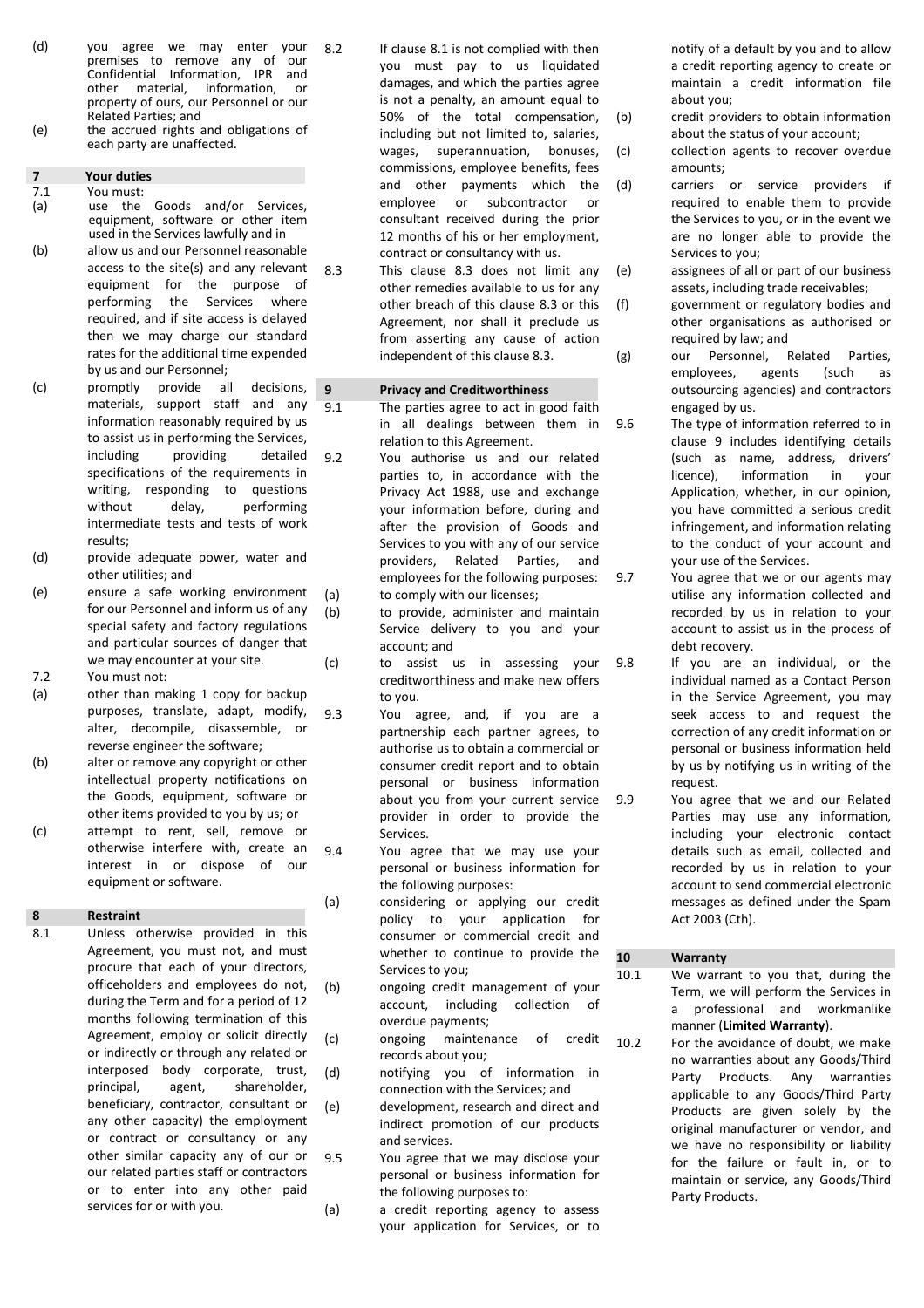- 10.3 Except for the Limited Warranty, all Goods, Services, software and other products provided to you under this Agreement are provided on an "as is" basis and without any express, implied, statutory or other warranties of any kind. Without limiting the generality of the foregoing, we disclaim any and all implied<br>warranties (including, without (including, without limitation, any implied warranties of merchantability, fitness for a particular purpose or noninfringement of IPR) to the extent permitted by law.
- 10.4 Access to the Internet and your wide area network (WAN), if applicable, cannot be guaranteed where it is outside our direct control. Such access is dependent on additional services and products beyond those to be supplied by us under this Agreement. We shall have no responsibility for any inability of you to access the Internet and/or your WAN for any reason, and no such inability shall relieve you from any of your payment obligations under this Agreement.

# **11 Liability**<br>**11.1** To the n

- To the maximum extent permitted by applicable law and subject to clauses 11.2, 11.3, 11.4, and 11.5 but notwithstanding any other provision of this Agreement, our total aggregate liability to you or any person claiming through you for any costs, loss, liability, expense or damage, indirect, economic loss, or otherwise whatsoever, resulting from, arising under or in connection with this Agreement, whether based in contract, tort (including negligence), equity, statute, by way of indemnity or contribution, warranty or guarantee or any other type of damage or loss or otherwise, will not exceed an amount and scope equal to the greater of the aggregated amount for all events of:
	- (i) the extent of the proceeds received from our insurance cover; or
	- (ii) the fees rates and charges received from you under this Agreement for the Services in the 12 months preceding the event giving rise to the cause of action; or
	- (iii) the amount charged to you for the Goods,

whichever is the lesser.

11.2 To the extent we are unable to exclude liability under this clause 11, and in respect of the Limited Warranty where such is reported to us within 12 months of any such breach, you agree that our total aggregate liability to you or a person claiming through you is limited to at our option to:

(a) resupplying the Services again, or paying for the cost of doing so; or

- (b) repairing or supplying equivalent Goods or paying the cost of repair or replacement, but in any event our liability will not exceed the cost of the relevant Goods or Services.
- 11.3 Notwithstanding any other clause in this Agreement, in no circumstances will we be liable in contract, tort (including negligence or breach of statutory duty) or otherwise for loss (whether direct or indirect) of profits, business, productivity, or anticipated savings, corruption, loss or destruction of data, failure of a backup to run correctly or for any indirect, special or consequential loss whatsoever.
- 11.4 A party's liability under this Agreement is reduced to the extent of any contribution (including contributory negligence or otherwise) by the affected party and its employees, agents, contractors or Personnel.
- 11.5 Nothing in this Agreement limits a party's liability for negligence by them under this Agreement, if that negligence causes personal injury or death.
- 11.6 If there is a programming error by us in relation to the Services, our liability and costs will be limited as follows:
- (a) we will rectify the error if the error can be reversed in our reasonable opinion; or
- (b) we will use all reasonable endeavours to restore the most recent and appropriate backup.

#### **12 Indemnities**

- 12.1 You indemnify us, hold us harmless and defend us at your own expense, from and against any and all claims, damages, liabilities, losses, expenses, compensation and costs (including reasonable legal fees and expenses on a solicitor/client basis) arising out of liability for:
- (a) the infringement or alleged infringement of any IPR owned by a person other than us, which subsist within or outside Australia in any information, Background IP, documents, equipment, software or articles which are:
	- (i) provided by you to us or our Personnel in connection with this Agreement; or
	- (ii) which you use or propose to use or have in your possession or control;
- (b) your breach of this Agreement;
- (c) your use of the Goods and/or Services, equipment, software or any other item provided to you by us;
- (d) any Demand against us or our Personnel (including negligence) by any person other than you, which

arises in connection with this Agreement;

- (e) any damage which you or your Personnel cause to us or our service providers network, equipment, software, infrastructure or other property or to the property of our other customers; and
- (f) any losses associated with the breach of your privacy information or a party's Confidential Information as a result of theft or hacking of any Goods and/or Services, to the extent caused or contributed to by you, or by any criminal or negligent act or omission by you.
- 12.2 You must immediately notify us in writing of any Demand made, or threatened or brought, against you. Where the Demand arises from an infringement or alleged infringement referred to in clause 13.1(a). We may require you in such an event to cease use of the infringing or alleged infringing material in connection with this Agreement or may only permit you to continue such use upon such terms and conditions as notified to you by us in writing. For the purpose of this clause, "infringement" includes unauthorised acts which would, but for the operation of section 163 of the Patents Act 1990 (Cth), section 40A of the Designs Act 1906 (Cth) and section 183 of the Copyright Act 1968 (Cth) (or any sections that replace those sections from time to time), constitute an infringement.

#### **13 Insurance First Claim**

- 13.1 Notwithstanding any other clause in the Agreement, you covenant and agree that if you make a claim or demand against us pursuant to clause 11 and 12 you will adhere and comply with the following procedure:
- (a) you must first claim or make a demand against your own insurer; and (b) you must provide, if requested by us evidence of your claim or demand to your insurer;
- (c) if:
	- (i) your insurer refuses to process the claim or demand; or
	- (ii) the claim or demand is outside the scope of your insurance; or
	- (iii) the insurance proceeds from your own insurance fails to adequately cover your loss or damage;

you must provide written notice to us setting out the facts and basis of the claim or demand.

#### **14 Dispute and Mediation**

14.1 If a dispute arises out of or relates to this Agreement, neither party may commence any court proceeding relating to the dispute unless it has complied with this clause 15, except where that party seeks urgent interlocutory relief.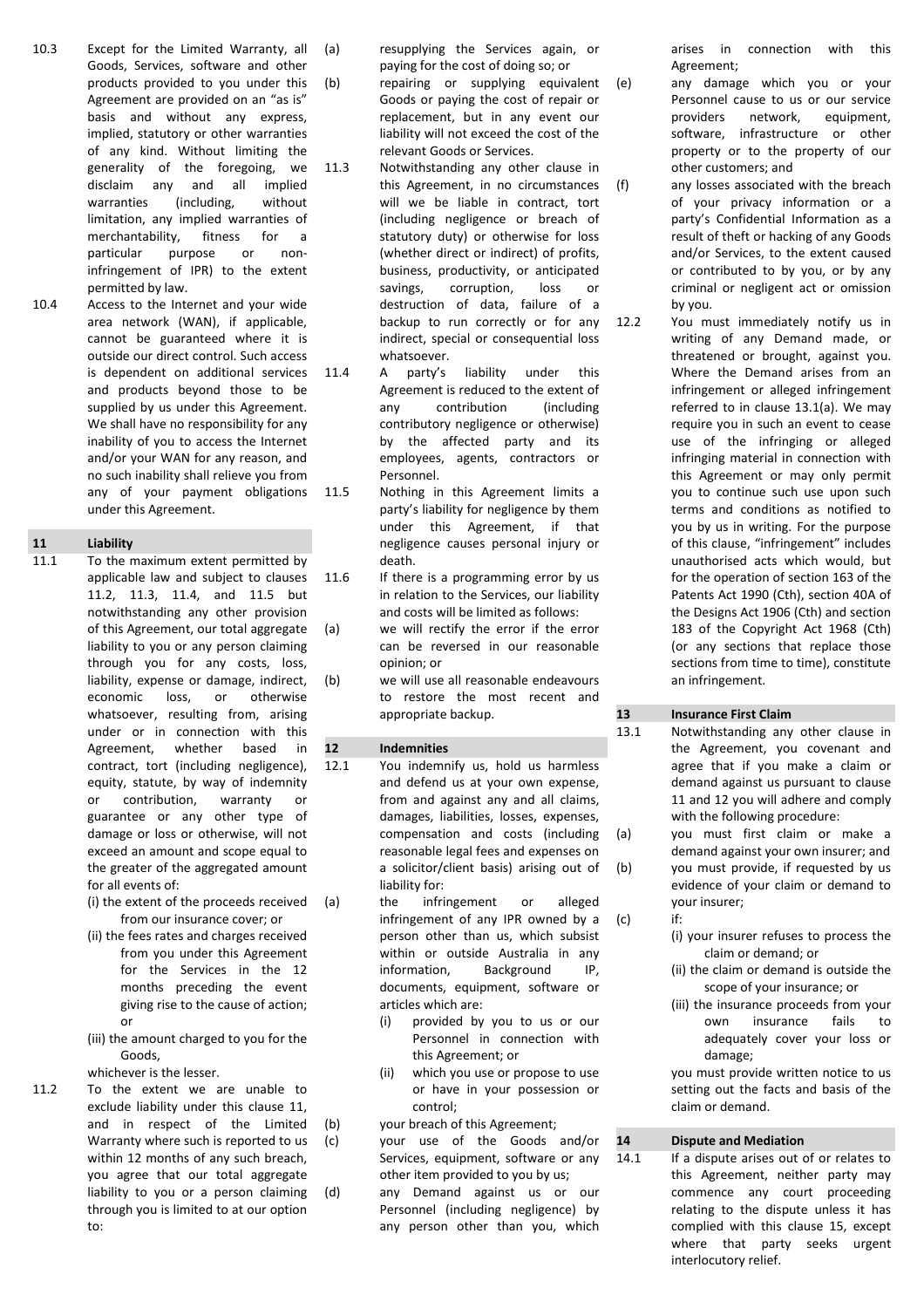- 14.2 If the parties are unable to resolve a dispute either party may give notice to the other party specifying the nature of the dispute and requiring its resolution under this clause 14 (**Notice of Dispute**).
- 14.3 If the parties cannot resolve the dispute within 7 days of service of the Notice of Dispute, the dispute is to be submitted to mediation and the Institute of Arbitrators & Mediators Australia Rules for Mediation and Conciliation shall apply to the mediation to the extent that they are consistent with this clause 14.
- 14.4 If the parties have not agreed on the mediator and the mediator's remuneration within 7 days of service of the Notice, the mediator will be appointed by, and the mediator's remuneration will be determined by, the President for the time being of The Institute of Arbitrators and Mediators Australia, NSW Branch at the request of either party and the parties will pay the mediator's remuneration in equal shares except that each party shall bear their own costs of and in relation to the mediation.

#### **15 Confidentiality**

- 15.1 Except as required by law, each party must not, during the Term or at any time thereafter, disclose to any person any Confidential Information of the other party nor make use of any of the other party's Confidential Information whether directly or indirectly:
- (a) without the other party's prior written consent, unless such disclosure is made in the proper course of our duties under this Agreement, or, where the disclosures are:
	- (i) of information in the public domain;
	- (ii) in respect of your information, of information typically disclosed in information sharing meetings, including but not limited to IT managers meetings;
	- (iii) made by us to suppliers in the process of soliciting tenders, quotes or supplies;
	- (iv) made by us as reasonably expected to occur in the provision of the Services; or
	- (v) is required to be disclosed by law or by us to a governmental body or authority or by us under the rules of any stock exchange where our or our Related Party's shares are listed.
- 15.2 A party (first party) on the other party's request, must deliver up to the other party all materials comprising or containing any of the Confidential Information of the other party and all other property of the other party which may then be in the first party's

possession, custody or control, except for, where required for the first party's corporate records, one copy of such.

- 15.3 You acknowledge and agree that our Personnel will from time to time make copies of your current data to facilitate offsite support and after hours maintenance or development.
- 15.4 Each party acknowledges that a breach of clause 15.1 would be harmful to the other party's business; and money damages will not be, by itself, an adequate remedy for breach of this Agreement, and that the other party is entitled to equitable relief which may include the grant of an injunction.
- 15.5 Notwithstanding clause 15, and except to the extent this Agreement is available on our Website, you agree that all the terms of this Agreement, including but not limited to, all fees, rates and charges, the manner by which fees, rates and charges are charged, payment terms and, all quotes, details of the method of operation of us, are strictly confidential. You must not under any circumstances provide to any other person a copy of this Agreement for any purpose whatsoever, including to obtain comparative rates.

#### **16 Publicity**

Both parties may publicly disclose the fact that this Agreement is in effect and that you are a customer of ours and that we are a contractor to you. Excluding any announcements made by us to the ASX, press releases issued by a party to this Agreement will be subject to the other party's prior review and approval.

#### **17 General**

- 17.1 You must not assign or transfer or in any other way dispose of to any third party the benefit or burden of this Agreement without our prior written consent.
- 17.2 We may, assign, transfer or novate this Agreement to a Related Party, and upon request you will do all things reasonably required by us to effect this.
- 17.3 This Agreement constitutes the entire Agreement between the parties relating to the subject matter and any other thing supplied under this Agreement and supersedes all prior agreements, arrangements and undertakings.

17.4 Terms expressed by their sense or context intended to survive the expiration or termination of this Agreement do so, including clause 16.

17.5 Each party shall bear their own costs of and incidental to the preparation, negotiation and execution of this Agreement and any variation or amendment of this Agreement.

- 17.6 Any notice or demand in connection with this Agreement must be in writing and may be signed by the relevant party or its solicitors and may be:
- (a) addressed to the Contact Person or for us to our Chief Operating Officer as relevant and delivered or posted to the address of the addressee in this Agreement or any other address notified to the sender as an address for the giving of notices; or
- (b) sent by facsimile transmission to the facsimile number of the addressee in the Application or any other facsimile number notified to the sender as a facsimile number for the giving of notices.

17.7 Unless a later time is specified in it, a notice or demand takes effect from the time it is taken to be received, which is:

(a) if left at the address of the addressee. when left at that address unless the time of leaving the notice in the place in which it is left is not a Business Day or is after 5pm on a Business Day, when it will be deemed to be given or made on the next following Business Day in that place;

(b) if posted, on the second Business Day after posting; and

- (c) if sent by facsimile transmission, at the time indicated on the transmission report produced by the sender's facsimile machine confirming that the facsimile was sent to the recipient's facsimile number, unless the time of transmission at the place of receipt of the facsimile is not a Business Day or is after 5pm on a Business Day, when it will be deemed to be given or made on the next following Business Day in that place.
- 17.8 A notice or demand sent or delivered in the manner provided under clause 17.7 is deemed to be received by the addressee notwithstanding that the addressee has been liquidated, deregistered or is absent from the place at which the notice or demand was delivered or sent, or notwithstanding that the notice is returned unclaimed.

17.9 This Agreement and all related matters are governed by and construed in accordance with the laws of New South Wales, Australia, and the parties irrevocably and unconditionally submit to the exclusive jurisdiction of the courts of New South Wales Australia.

- 17.10 If any part of this Agreement is, or becomes void or unenforceable, that part is or will be, severed from this Agreement to the extent that all parts that are not, or do not become, void or unenforceable these remain in full force and effect and are unaffected by that severance.
- 17.11 A power or right under this Agreement may not be waived except